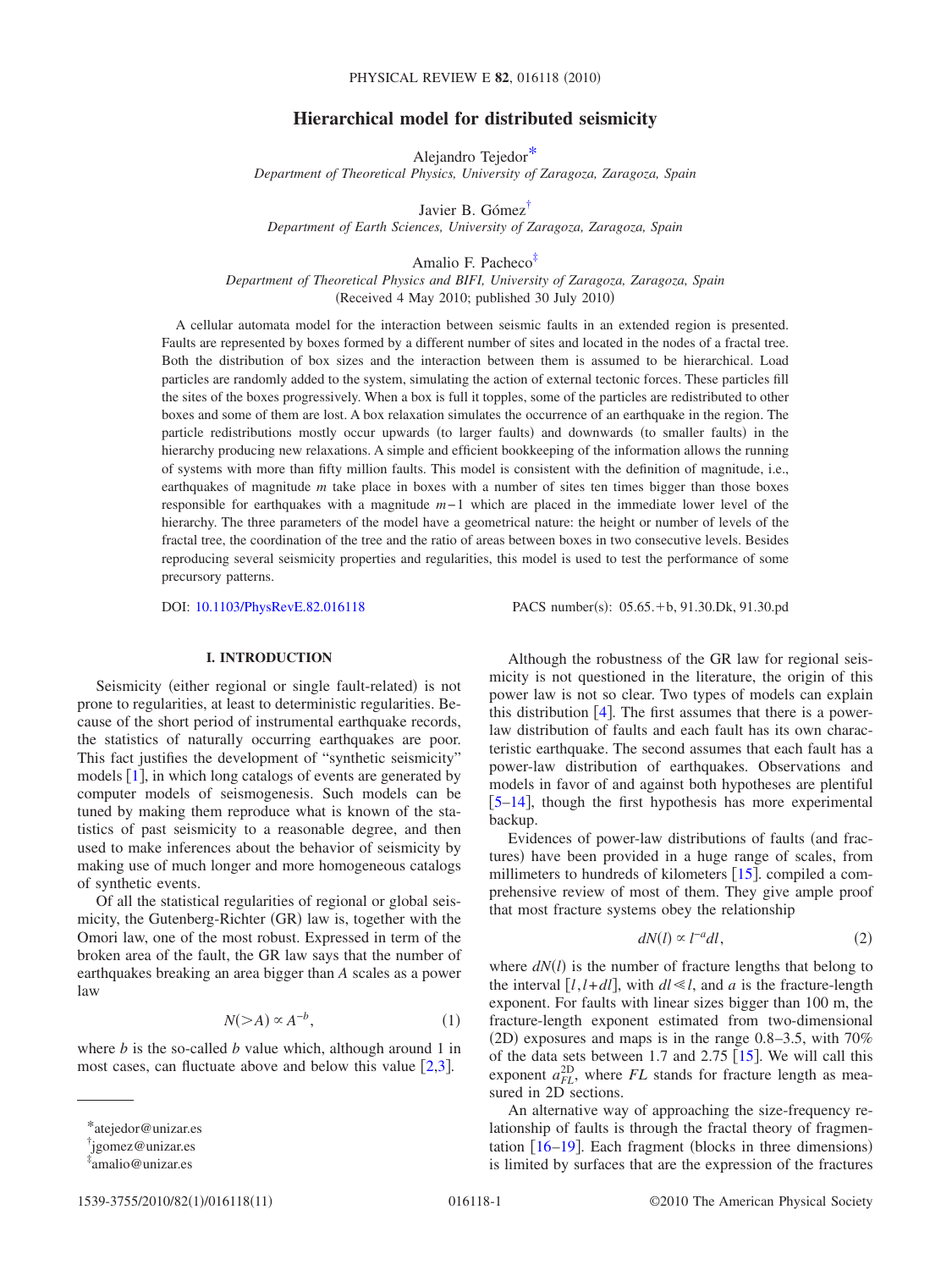created in the original unbroken material during the process of fragmentation. So, by estimating the size-frequency distribution of fragments in terms of their linear dimension *l*, the size-frequency distribution of fractures is also being estimated. If we accept that this theory of fragmentation is not only valid at small scales but also at crustal scales  $\lceil 17,19 \rceil$  $\lceil 17,19 \rceil$  $\lceil 17,19 \rceil$  $\lceil 17,19 \rceil$ , the exponent of the size-frequency distribution of fracture lengths and the exponent of the size-frequency distribution of fragment sizes (when expressed in terms of a linear dimension *l*) must agree. Most experiments and models of fragmentation are compatible with a power-law function of the form  $N(>l) \propto l^{-D}$ , where  $N(>l)$  is the number of fragments with a linear dimension greater than *l* and *D* is the fractal exponent of the distribution. For three-dimensional fragmentation *D* is most commonly between 2 and  $3 \lceil 17,20 \rceil$  $3 \lceil 17,20 \rceil$  $3 \lceil 17,20 \rceil$  $3 \lceil 17,20 \rceil$ , with values of  $D \approx 2.6$  favored by many experiments and models, in particular by comminution models where fracture probability is maximum for neighboring fragments of the same size, which evolve toward a geometry where no two fragments of the same size are in contact at any scale [[18](#page-9-11)[,19](#page-9-8)[,21](#page-9-12)]. These specific models are most relevant to the type of constrained loading that affects the Earth's crust.

As written, exponent *D* is for a cumulative power-law distribution of fragment sizes, while exponent  $a_{FL}^{\text{2D}}$  is for a noncumulative power law of fracture lengths. So, the fractal exponent in noncumulative form will be  $a_{Fr}^{3D} = D + 1$ , with a range  $3 \le a_{Fr}^{3D} \le 4$  and a most probable value of  $a_{Fr}^{3D} \approx 3.6$ . Writing the exponent as  $a_{Fr}^{3D}$  stresses the idea that the exponent has been obtained from three-dimensional (3D) fragments (*Fr*) of linear size *l*.

How can  $a_{FL}^{\text{2D}}$  and  $a_{Fr}^{\text{3D}}$  be compared? For fracture systems with independent and homogeneous geometric parameters the transition from 2D to 3D is simply reflected by adding 1 to the exponent  $[5,22]$  $[5,22]$  $[5,22]$  $[5,22]$ :  $a_{FL}^{3D} = a_{FL}^{2D} + 1$ . When these assumptions are not met [[23](#page-9-14)], have shown that  $a_{FL-D}^{3D} = a_{FL}^{2D} + B$ , with  $0 \leq B$  $\leq$  1. Thus, to compare the ranges of  $a_{FL}^{\text{2D}}$  with those of  $a_{Fr}^{\text{3D}}$ , two end-member models can be used, namely *B*=0 and *B* =1. For *B*=0, we have  $1.7 \le a_{FL}^{3D} \le 2.75$  (for 70% of the data sets); and for *B*=1 we have  $2.7 \le a_{FL}^{3D} \le 3.75$  (for 70% of the data sets). Only this second model is compatible with the range  $3 \le a_{Fr}^{3D} \le 4$  of the fractal fragmentation theory. In this case  $(B=1)$  the common range for both exponents is 3  $\leq a^{3D} \leq 3.75$ , where the subscript has been dropped to stress that the only assumption left is the three-dimensional nature of the objects. A very similar range was given by  $[24]$  $[24]$  $[24]$  following a different line of reasoning. Also  $[25]$  $[25]$  $[25]$ , suggest that  $a^{3D}$  = 3 is an attractor in the dynamics of fault systems, which in early stages of development have  $a^{3D} > 3$  and tend to  $a^{3D}$  = 3 in more mature stages.

In summary, there is ample evidence that faults (and/or blocks separated by faults) have a power-law distribution of sizes. If we join this evidence with the characteristic earthquake hypothesis (i.e., each fault can produce earthquakes of just one size that corresponds to its area  $[26]$  $[26]$  $[26]$ ), the GR law is an obvious outcome. And if the comminution model is also taken into account  $\left[18,19,21\right]$  $\left[18,19,21\right]$  $\left[18,19,21\right]$  $\left[18,19,21\right]$  $\left[18,19,21\right]$ , the picture emerges of a set of blocks with a power-law distribution of sizes and no two blocks of the same size in contact at any scale. In this paper, we will adhere to this point of view and will implement it by means of a hierarchical model, the hierarchical box model (HBM).

The HBM is hierarchical in two ways: in the way the load is redistributed and in the positioning of the boxes (faults) according to their size. Faults in our model have a size which depends on the level of the hierarchy and, as already mentioned, can produce earthquakes of only that size. The hierarchy is implemented in the form of a fractal tree of *N* levels and a coordination number *c*.

The model that we propose here is not the first one to have a hierarchical structure. In the seismological literature the first use of a hierarchical structure can be traced back to the work of  $\left[27-30\right]$  $\left[27-30\right]$  $\left[27-30\right]$ . In the first two papers the hierarchy is implemented in the solving stage of the model, which is carried out by means of a renormalization group approach [[31](#page-9-20)], and the aim was to predict the "sound" to "broken" transition in rocks. This line of thought was pursued by [[32](#page-9-21)[–35](#page-9-22)], who built several models where the hierarchy was implemented through the size of the blocks (or defects) that made the transition from sound to broken, differing in the rules that decide when a block/defect in one level of the hierarchy breaks as a result of the "weakness" of the blocks/ defects connected to it in the lower level of the hierarchy. The paper by  $[34]$  $[34]$  $[34]$  is most interesting as the authors introduce for the first time a healing parameter, later incorporated by [[36](#page-9-24)] in the colliding cascades model.

The paper by  $\lceil 29 \rceil$  $\lceil 29 \rceil$  $\lceil 29 \rceil$  was intended to explain the stick/slip transition that causes earthquakes. In this model all the elements have the same size (they can be considered as small rupture elements) and what is hierarchically organized is the way load is transferred from a failing element to other sound elements in the system. Related to this seminal work and gathered under the umbrella of fiber-bundle models, several hierarchical fracture models were later proposed  $\lceil 37-44 \rceil$  $\lceil 37-44 \rceil$  $\lceil 37-44 \rceil$ sharing with the original one the way load was hierarchically transferred between elements following the structure of a low-coordination fractal tree. Hierarchical trees also emerge in the discrete scale invariance put forward by  $[45]$  $[45]$  $[45]$  for complex systems.

Barriere and Turcotte  $[46]$  $[46]$  $[46]$  proposed a novel cellular automaton to reproduce regional seismicity in an area occupied by a large number of faults. The model represents the fault system by a grid of sites (or boxes) with a power-law distribution of sizes. Tectonic load is modeled by the addition of external load particles, and the probability of each site receiving a new particle is directly proportional to its size (area). Each site has a load threshold equal to four times its area and when the load surpasses that threshold a relaxation (earthquake) occurs. The model is economical in parameters (just two) and is able to reproduce power-law statistics for the size distribution of earthquakes. However, the *b* values of these distributions are not realistic. Contrary to the fiberbundle type models, the hierarchy in Barriere and Turcotte's model applies to the distribution of fault sizes, not to the load transfer mechanism.

The final model to be mentioned here is the so-called colliding cascades model  $[36,47-50]$  $[36,47-50]$  $[36,47-50]$  $[36,47-50]$  $[36,47-50]$ . The original colliding cascades model  $\lceil 36 \rceil$  $\lceil 36 \rceil$  $\lceil 36 \rceil$  is a continuous time, continuous load model whose dynamics is based on a set of coupled ordinary differential equations. Its geometry is hierarchical, consisting of several levels, each of which is composed of several elements. The number of elements grows downwards according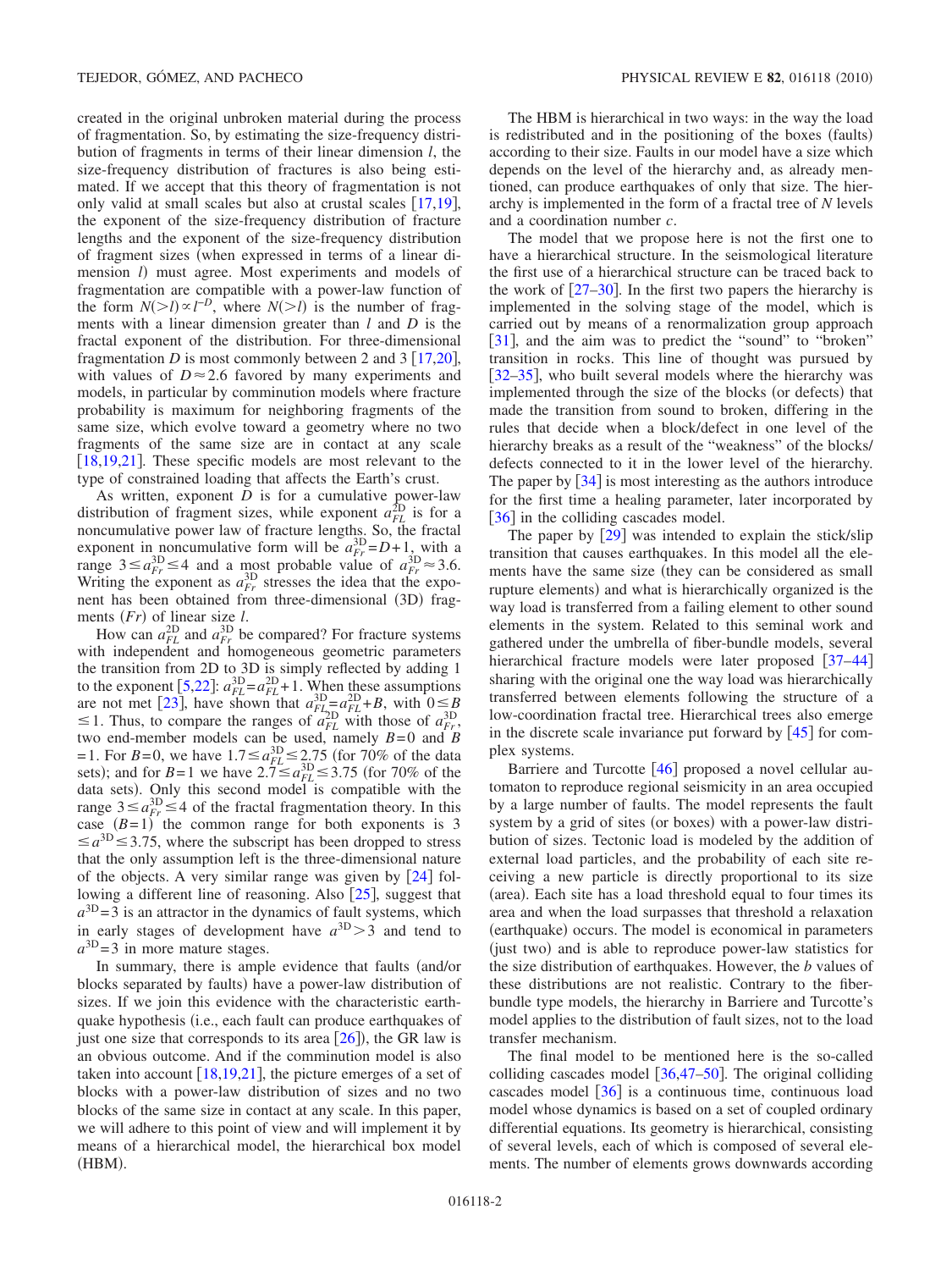to a geometric series of ratio 3 (coordination number of the fractal tree) and the top level has just one element. All elements are the same size, irrespective of the level in the hierarchy. Load is introduced in the model only through the top element and diffuses downwards. Failures can start only in the lower-most level and then travel upwards in the hierarchy. The interaction between the descending load cascade and the ascending failure cascade gives its name to the model. The size (magnitude) of an earthquake is equal to the highest level element broken in a failure avalanche.

The Colliding Cascades Model aims to reproduce the seismicity in a large area by using a hierarchical structure of block sizes. It is not economical in parameters (12 are defined in  $[36]$  $[36]$  $[36]$  and they must be finely tuned to obtain a specific seismicity regime (the model is not self-organized critical). Also, the size-frequency relation obtained in the intermediate regime (the only one with a power-law distribution) has an unrealistic  $b$  value. In spite of these disadvantages the Colliding Cascades model is a compulsory reference within the hierarchical models of regional seismicity and has partly served to inspire us to devise the model presented here.

This paper is organized as follows: Section [II](#page-2-0) presents the HBM as a pure cellular automaton, its structure, elements and its rules of updating. The correspondence between the elements of the HBM and a real network of seismic faults in a large region is detailed in Sec. [III.](#page-3-0) In Sec. [IV](#page-4-0) the form of fixing or bounding the three parameters of the model in order to agree with various basic elements of seismicity is indicated. Two new ingredients are commented on which are introduced to relax a little the rigidity of the pure cellular automaton. Once the parameters are fixed, in Sec. [V](#page-4-1) we perform simulations of the HBM and explore the synthetic seismicity that emerges from it. Section [VI](#page-6-0) contains the basic ingredients for the forecasting of the main synthetic earthquakes of the system. Section [VII](#page-6-1) is dedicated to a general discussion, including the analysis of a new more physical pattern of forecasting. Finally, Sec. [VIII](#page-8-0) offers our conclusions.

### **II. HIERARCHICAL CELLULAR AUTOMATA**

<span id="page-2-0"></span>The cellular automata model  $\lceil 51 \rceil$  $\lceil 51 \rceil$  $\lceil 51 \rceil$  consists of a grid of cells, each cell in one of a number of finite states. Each cell state is updated in discrete time steps according to a set of rules. These rules depend on the state of the cell and its nearest neighbors in previous or present time steps.

In this model, the grid is a fractal tree and the cells (boxes) are positioned on its nodes. The tree has *N* levels, which are labeled by the integer index *m*. A fractal tree with  $N=3$  is shown in Fig. [1.](#page-2-1) The role of the boxes is to accumulate particles up to a maximum occupancy *C*, called its capacity, and when the occupancy reaches or exceeds *C*, the box relaxes and becomes empty by transferring all the particles to other boxes. Thus, each box has *C* sites susceptible to be occupied and therefore the possible states of occupation of a box are 0,1,2, ... ,*C*−1.

<span id="page-2-1"></span>

FIG. 1. (Color online) Schematic representation of the hierarchical structure used in the model. In this example the number of levels is  $N=3$  and the coordination index  $c=4$ . The faults (boxes) are the rectangles located on the nodes of the fractal tree, while the links are the load transfer trajectories. Each level is identified by an integer *m*, starting from the lowest level.

<span id="page-2-2"></span>The capacity of a box depends on *m* in the form

$$
C(m) = r^{m-1},\tag{3}
$$

where *r* is a constant to be fixed.

Now, the coordination of the tree, or branching index, will be denoted by  $c$  (in Fig. [1,](#page-2-1)  $c=4$ ). Due to the geometry of the system, colloquially speaking let us say that each box has one parent, *c* children, and *c*−1 siblings. In the strict hierarchical structure there are no links between a box and its siblings.

The geometric structure of the model is now fixed. Turning to the rules for updating the boxes, these rules are similar to those used by  $\lceil 52 \rceil$  $\lceil 52 \rceil$  $\lceil 52 \rceil$  in the Sand-Pile and in other models.

(1) At each basic time unit, one new particle is randomly added to the system from outside. The probability of any box in the system receiving this new particle is proportional to its capacity. After deciding which specific box will receive the particle, we examine whether this addition completes its capacity or not. If it does, then the box topples, otherwise, the state of the box is increased by one unit and after another time unit a new particle is added to the system. Only when toppling stops (i.e., the occupancy of all the boxes is lower than their respective  $C$ ) is a new particle added to the system.

 $(2)$  Whenever a box topples,  $C/2$  of the particles are transferred upwards to its parent and *C*/2 are transferred downwards to its children. On these occasions, all the *c* children receive the same number of particles and any remaining particle from the square repartition is randomly assigned to the children. When, as a result of a toppling, a box receives a bunch of particles, we proceed as in rule 1, assessing whether this addition exceeds its *C* or not. If it does, the box topples, *C* particles are transferred, and the rest are dissipated; otherwise, the occupancy of that box is increased by the number of added particles.

Two particular cases of rule 2 are the topplings of the boxes at  $m=1$  and the box at  $m=N$ . In the case  $m=1$ , the particles transferred downwards are lost. Likewise, in the relaxation of the highest box  $(m=N)$  the particles transferred upwards are also lost. Together with that mentioned above, this is the dissipation mechanism used by this hierarchical system to get rid of particles and maintain a mean value of the global occupancy.

Summarizing, the parameters of this model are *N*, *c*, and *r*. And, as in all the models of this type, we assume the time taken by the relaxations of boxes to be very short in com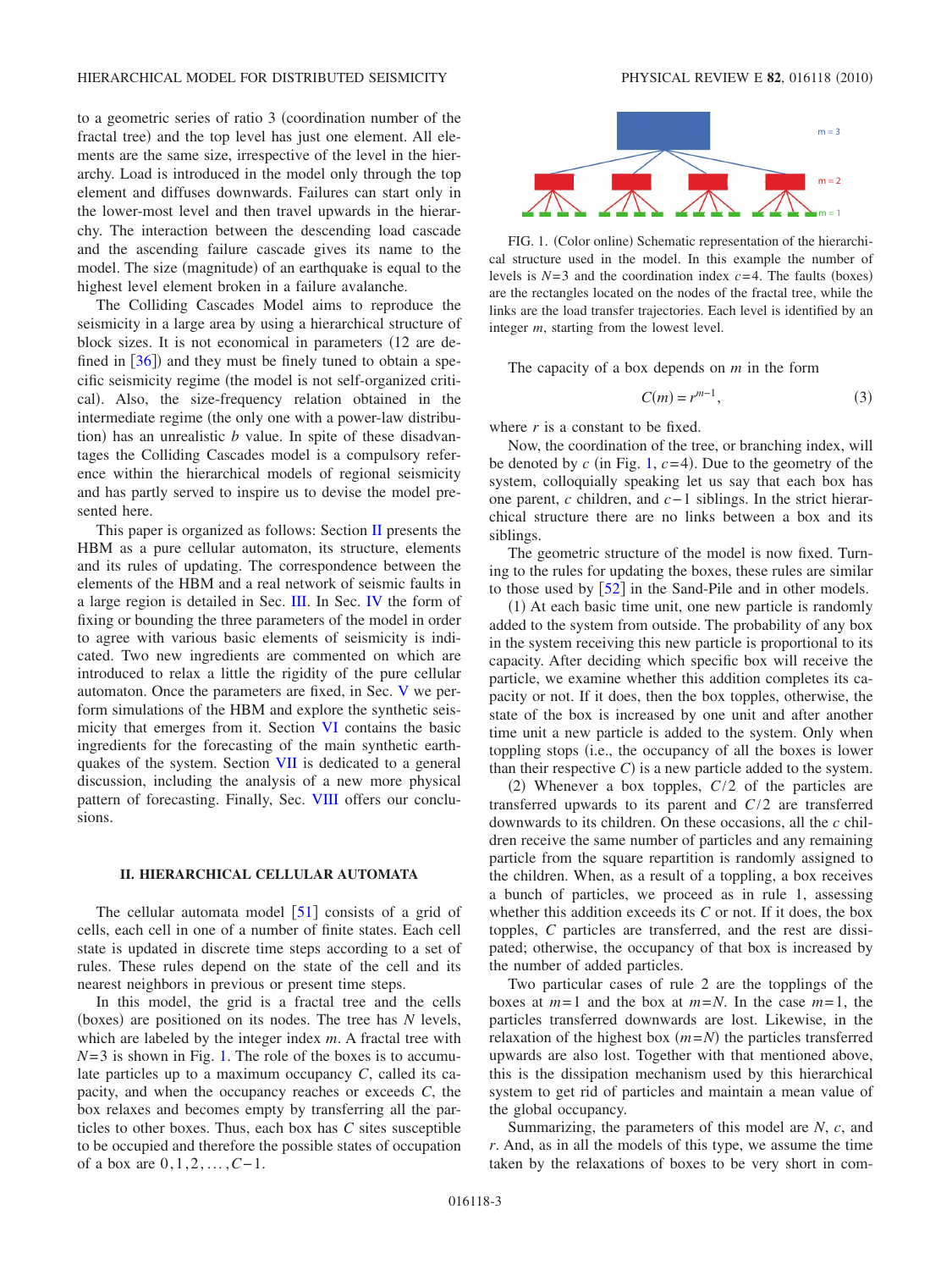parison with the basic time interval between the arrival of the external particles  $[51]$  $[51]$  $[51]$ . This HBM will likely arouse interest for describing other phenomena, but here we use it to model the statistical properties of seismicity over a large region.

## <span id="page-3-0"></span>**III. HBM AS A MODEL OF EXTENDED SEISMICITY**

The hierarchical model described in Sec. [II](#page-2-0) is used here to simulate extended seismicity. For this propose, the boxes of the model represent the faults that exist in a region, and their relaxations correspond to earthquakes. Assuming the hypothesis of the characteristic earthquake  $[26]$  $[26]$  $[26]$ , the relaxation of a box produces an earthquake of a unique magnitude, and this depends only on the level at which the fault (box) is placed.

In the description of the cellular automaton, three parameters have arisen: the constant  $(r)$  in the definition of the capacity [Eq.  $(3)$  $(3)$  $(3)$ ], the number of levels in the hierarchy, *N*, and the coordination number, *c*. In the pure model, these are completely free parameters. However, from the point of view of the application of the model to seismicity, these parameters acquire a meaning and therefore their variation ranges may be restricted. They will thus be analyzed one by one.

 $(i)$  Parameter  $r$  appears in the definition of the capacity of a box which is given by Eq.  $(3)$  $(3)$  $(3)$ . It is the ratio of areas between boxes placed in two consecutive levels. According to the definition of magnitude in Seismology  $(m \propto \log_{10} A, m$ being the magnitude of an earthquake and *A* the broken area) [[53](#page-10-0)[,54](#page-10-1)], the value of this ratio depends on the difference in magnitude corresponding to a change of one level in the model. For simplicity, a difference of *one* unit of magnitude per level has been used. In other words, the relaxation of a box produces an earthquake of magnitude *m*, *m* being the level of the box in the hierarchical structure. It is also assumed implicitly that earthquakes occurring at the first level of the hierarchy have a magnitude *m*=1. In this scenario, the value of the parameter *r* becomes fixed at *r*=10.

(ii) Parameter  $N$  is the number of levels in the hierarchy. It is related to the largest earthquake that is expected in a specific region. So, this parameter is fixed as soon as the studied area is selected. In this paper, *N*=7 is used in all the simulations performed, assuming therefore the largest earthquake to have a magnitude *m*=7.

(iii) Parameter  $c$ , the coordination number, is an integer representing the number of faults of a level related in the hierarchy to one fault of the next higher level. This relation has been studied in real fault systems as mentioned in the Introduction, and Sec. [IV](#page-4-0) will be dedicated to analyzing how the known data from these studies restricts the range of variation of this parameter.

Apart from the geometrical parameters, the dynamic processes of the automaton can also be recast in the language of seismicity: the external loading process responsible for the random filling of the boxes (faults) simulates the remote tectonic stress in the modeled region; the relaxation of a box corresponds to an earthquake; and earthquakes are accompanied by the redistribution and dissipation of stress.

Besides the above-mentioned correspondences, there are some rules regarding the pure model described in Sec. [II](#page-2-0) that can be slackened to obtain a less rigid and more realistic seismicity model. For example, in some simulations we have also considered the possibility that the relaxation of a fault occurs when it is sufficiently loaded but not necessarily full, i.e., that its occupancy on failure is, for example, 90% of its capacity and not necessarily 100%. The effect of this change is only a slight reduction in the length of the simulations, but the differences in the results are negligible, so this modification has not been implemented.

Another modification is to consider that in the process of redistribution of the load in the relaxation of a fault, a part of this load is transferred horizontally, that is, to faults of the same size. This mechanism of "horizontal" load transfer in the model would simulate stress redistribution in faults of similar size. Thus, the real number *s*,  $0 \le s \le 1$ , will be the fraction of the load that is transferred to its two nearest siblings (a similar parameter is introduced in the colliding cas-cades model [[36](#page-9-24)]). This parameter, *s*, is assumed to be small, because this modification is only introduced as a slight perturbation of the hierarchical structure which commands the dynamics of the system. In fact, in all the results shown in this paper we have used  $s=0.1$  (In Fig. [1,](#page-2-1) although not depicted, it is assumed that the set of children of a same parent are cyclically connected to each other, which implies that each box has two nearest siblings for the horizontal transfers).

Finally, because the number of faults in a tree of *N* levels is  $(c^N-1)/(c-1)$  (e.g., in systems with *N*=7 and  $c=10, 17$ , and 20 this amounts to  $1.1 \times 10^6$ ,  $25.6 \times 10^6$  and  $67 \times 10^6$ faults respectively), and the state of the system is specified by giving the state of all the faults (boxes), a simple and efficient bookkeeping mechanism of information has been implemented: the load is expressed as a fraction of the capacity and is implemented with a counter, a real number in the range  $[0, 1]$  (the number of occupied sites divided by the capacity), for each fault. In this way simulation times are kept reasonably low.

The simultaneous operation of all the rules and modifications mentioned in Secs.  $II$  and  $III$  (external loading, load redistribution, and dissipation) makes the model selforganized critical. This can best be shown by plotting the degree of occupancy of the model against time (the degree of occupancy of the system, or total load, is the sum of the box occupancies). Figure [2](#page-4-2) gives the time evolution of load in a system with seven levels  $(N=7)$ , and a coordination index of  $c = 20$  $c = 20$  $c = 20$ . Figure  $2(a)$  shows the time evolution of the total load on the system, whereas Fig.  $2(b)$  $2(b)$  shows the comparative load evolution in the seventh and sixth levels and the whole system, once the system is in a statistically steady state. Note in Fig.  $2(a)$  $2(a)$  that after a sufficiently long period of time, no matter what the initial condition for the load was, the global occupancy oscillates around a mean value of 0.51. This property, together with power laws for the size-frequency distributions of the relaxations, constitutes one of the requirements of any critically self organized model  $[55]$  $[55]$  $[55]$ . In Fig.  $2(b)$  $2(b)$ it is apparent that the occurrence of earthquakes of magnitude  $m=7$  has a great impact on the occupancy of the  $m=6$ level but not on the occupancy of the whole system. Besides, when an  $m=7$  earthquake occurs, particles transferred downwards to the *m*=6 level can be transferred upwards again to level 7, all in the same time unit. For this reason, in Fig.  $2(b)$  $2(b)$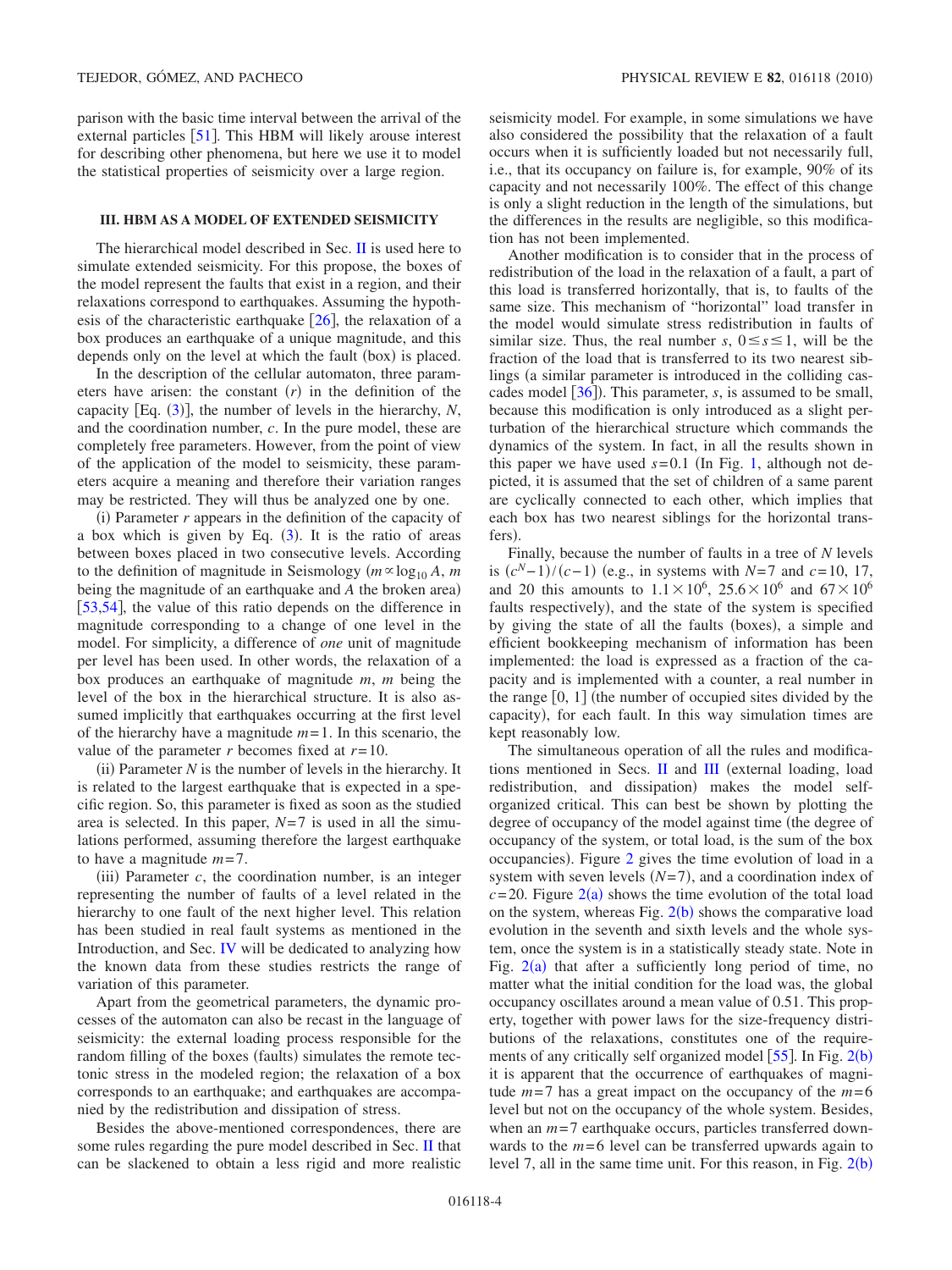<span id="page-4-2"></span>

FIG. 2. (Color online) Evolution of the amount of load (total occupancy) in the system  $(N=7; c=20; r=10)$ . (a) Evolution in the whole system. Dashed and solid lines represent a system that is initially loaded at 70% of its capacity and completely empty, respectively. (b) Comparative evolution in the seventh (green/gray line) and sixth (blue/light gray line) levels and in the whole systemblack line.

the seventh level is not always empty after the occurrence of an *m*=7 earthquake.

## <span id="page-4-0"></span>**IV. MATCHING THE MODEL WITH NATURAL SEISMICITY**

As explained in the previous section, the coordination index, *c*, of the hierarchical structure in the model is related to the ratio of small to large faults in a region: in the model each fault in a level is directly connected to *c* other smaller faults in the immediate lower level. So, the first constraint on the coordination index comes naturally from the fracture length exponent. In Sec. [I](#page-0-3) fracture length exponents in the range  $3 \le a \le 3.75$  were proposed as compatible both with the size distribution of fractures in 2D sections and with the 3D size distribution of fragments in a fractal model of fragmentation. Also, the particular value *a*=3.6 was considered important following several lines of reasoning.

In the HBM, the number of boxes in each level is given by  $N(m) = c^{N-m}$ . Besides, the magnitude of an earthquake, *m*,

is defined as  $m = \log_{10} A + 1$  (e.g., a relaxation of a box whose area is  $A = 10$ , produces and earthquake of magnitude  $m = 2$ ). Then, the number of boxes with area *A* is *NA*-  $=c^{N+1} \cdot c^{-\log_{10} A}$ . This relation can be expressed as a power law in  $A: N(A) = c^{N-1} \cdot A^{-1/\log_c 10}$ . And, in the continuum limit:

$$
dN(A) = \frac{-1}{\log_c 10} c^{N-1} \cdot A^{-1/\log_c 10 - 1} dA. \tag{4}
$$

<span id="page-4-3"></span>Assuming that the characteristic length of a fault, *l*, is proportional to the square root of its area, then Eq.  $(4)$  $(4)$  $(4)$  becomes:

$$
dN(l) \propto l^{-2/\log_c 10 - 1} dl. \tag{5}
$$

Comparing this expression with Eq.  $(2)$  $(2)$  $(2)$ , we conclude that  $a=\frac{-2}{\log_c 10}-1$ . Therefore, the coordination number of the tree can be expressed in terms of *a* as:

$$
c = 10^{a-1/2}.\t\t(6)
$$

For the lower range value  $a=3$ , we have  $c=10$ ; for  $a$  $=$  3.77 (upper limit) we have  $c=24$ ; and for  $a=3.6$  (preferred value) we have  $c = 20$ . So, coordination indices between 10 and 24 are compatible with the size-frequency distribution of fault sizes in the Earth's crust. Remember that *r* has been already fixed at  $r=10$  to be consistent with the definition of seismic magnitude and with the fact that the model has a difference of one magnitude per level; likewise, *N* should be fixed depending on the largest earthquake expected in the studied region. This fixes or brackets the three parameters of the model.

#### **V. SYNTHETIC SEISMICITY OF THE HBM**

<span id="page-4-1"></span>Notwithstanding the general lack of "premonitory" observables and deterministic regularities of regional seismicity, there are several statistical regularities that should be reproduced by any model of seismicity. In this section, we have analyzed the results that emerge from the HBM for three important regularities: GR law and *b*-value, the fraction of aftershocks, and the energy release rate.

(1) Gutenberg-Richter law and *b*-value An important check on the validity of the model is the fulfillment of the GR law. This law has two characteristics: a power-law relation between frequency and size, and an exponent of −1. Figure [3](#page-5-0) shows the size-frequency relationship in terms of seismic magnitude for four values of the coordination number. It can be seen that the size-frequency relationship is of the GR type and that the *b* value is also realistic, very close to one.

(2) The fraction of triggered events (aftershocks). The next regularity of regional seismicity which is checked in our model is the fraction of aftershocks in a seismic catalog. In our model, after the addition of a new particle of load into the system, three different outcomes can be expected: (i) nothing, if the receiver box does not exceed its capacity; (ii) a single earthquake, when that box surpasses its capacity and upon load transfer no other box does; and (iii) a sequence of consecutive earthquakes when the first relaxation produces more relaxations as a consequence of the transfer of load. In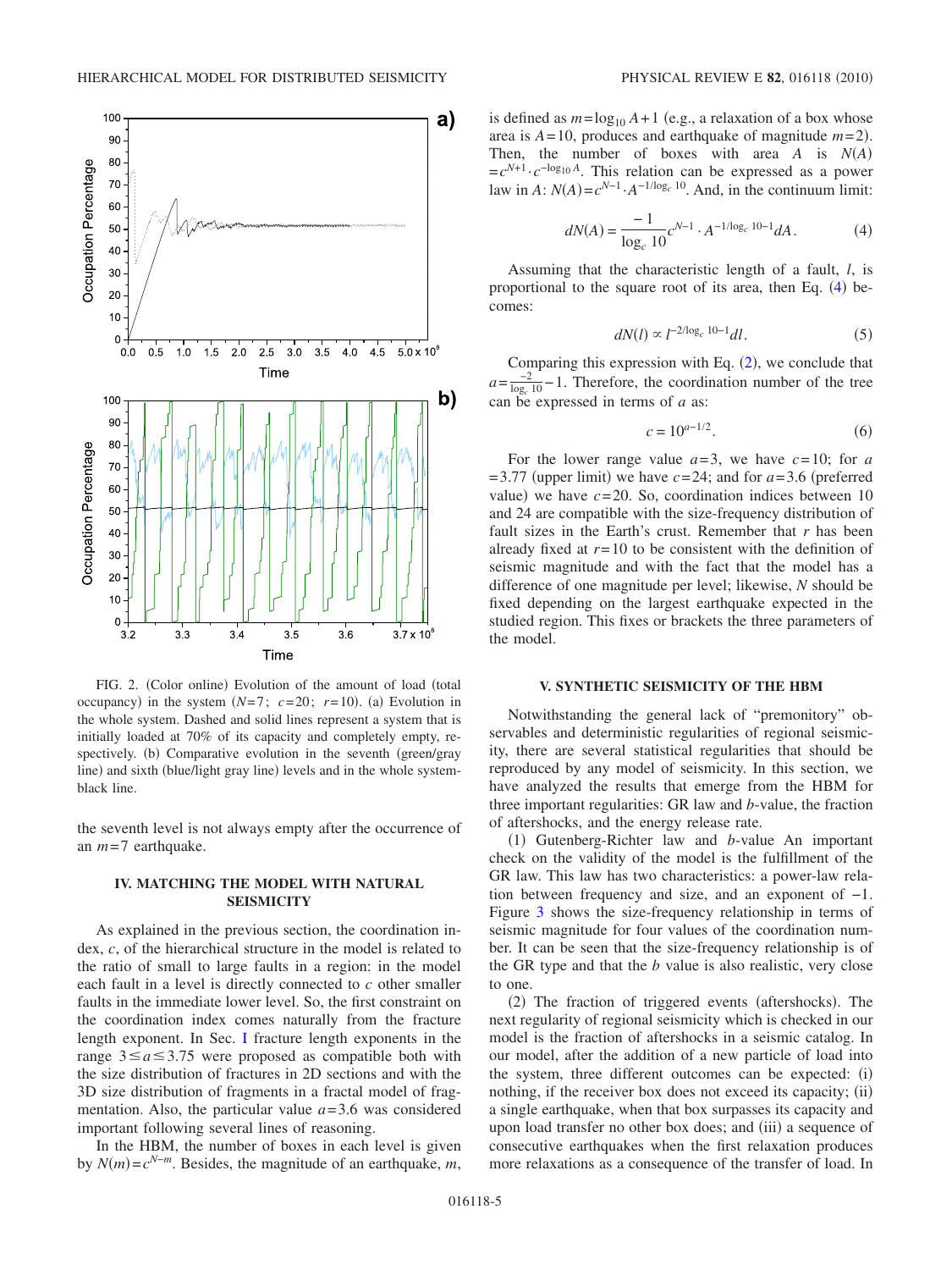<span id="page-5-0"></span>

FIG. 3. (Color online) Magnitude-frequency distributions of relaxations in the HBM for *N*=7, *r*=10 and different values of *c*. A dotted line with slope equal to −1 has also been plotted.

the second outcome the lone earthquake is a main shock (which lacks aftershocks). In the third outcome the mainshock is identified with the biggest fault (highest level) that has relaxed in the sequence. The other relaxations are defined as aftershocks, and the number of them is registered for the statistics. Thus, due to the time-scale separation of cellular automata models, it is very simple in the HBM to compute the aftershocks-to-mainshocks ratio and compare it to expected values of this ratio in regional seismicity.

The percentage of aftershocks in the HBM is of 62% for a magnitude cutoff of  $m=2$  (for the computation of the aftershock-to-mainshock ratio, earthquakes in the first level of the hierarchy are not included as their dynamics differ from that of the other levels). In real seismicity the exact proportion of triggered earthquakes depends on the region and, above all, the magnitude cutoff considered. Most estimates for a cutoff magnitude around  $m \approx 2-3$  agree on a percentage of aftershocks between 60 and 80%  $\lceil 56-63 \rceil$  $\lceil 56-63 \rceil$  $\lceil 56-63 \rceil$ . The value obtained by the HBM, 62%, is within this range.

Table [I](#page-5-1) separates the aftershock production by the magnitude of the mainshock. Mainshocks of magnitude *m*=3 have an average of  $6\pm 3$  aftershocks, while  $m=7$  mainshocks have an average of  $7577 \pm 4616$  aftershocks. As a comparison, the *m*=7.3 Landers earthquake produced around 17 000 aftershocks in the following 370 days. Extrapolating the number of aftershocks from an *m*=7 mainshock to an *m*  $=7.3$  one in the HBM gives  $13\,000 \pm 8500$  aftershocks, which compares well with the actual estimate. The Hector Mine earthquake  $(m=7.1)$  produced around 6000 aftershocks

<span id="page-5-1"></span>TABLE I. Number of aftershocks per mainshock of each magnitude in the HBM.

| Magnitude of mainshock | Aftershocks per mainshock |
|------------------------|---------------------------|
| 3                      | $6 + 3$                   |
| 4                      | $33 \pm 18$               |
| 5                      | $214 \pm 95$              |
| 6                      | $1207 \pm 655$            |
|                        | $7677 \pm 4616$           |

<span id="page-5-2"></span>

FIG. 4. (Color online) Seismic energy output of the system. (a) Accumulated long-term energy output for three different ranges of earthquakes:  $m \leq 5$  (blue/lower curve),  $m \leq 6$  (red/middle curve), and  $m \le 7$  (black/upper curve); this last curve is the total energy output of the system as *m*=7 earthquakes are the biggest an *N*=7 system can sustain. The total broken area is used as a proxy for the released seismic energy. (b) Short-term energy output prior to a large  $m=7$  earthquake. A premonitory acceleration in the released energy following a power-law with an exponent  $\gamma = 0.38$  (inset) is observed.

in the first 600 days, also compatible with the HBM productivity. The *m*=6.2 Big Bear earthquake triggered around 818 aftershocks in a volume of  $20 \times 20 \times 17$  km<sup>3</sup> in 375 days, while the  $m=6.1$  Joshua Tree earthquake triggered around 2600 aftershocks in a volume of  $20 \times 20 \times 19$  km<sup>3</sup> in 160 days  $[64]$  $[64]$  $[64]$ . In this range of magnitude  $(6.1-6.2)$  HBM's mainshocks have  $1500-1800 \pm 1100$  aftershocks, which also compares well with the number of aftershocks in the Joshua Tree and Big Bear earthquakes.

(3) Energy release rate. Figure  $4(a)$  $4(a)$  plots the energy release rate in terms of accumulated broken area (as a proxy for energy) for three earthquake size ranges,  $m \le 5$ ,  $m \le 6$ , and  $m \le 7$ . Clearly the long-term energy release rate is constant for the three magnitude ranges, although sudden steps are more evident in the  $m \le 7$  curve as a consequence of the large number of aftershocks that these large earthquakes trigger (actually,  $m=7$  are the largest earthquakes that a  $N=7$ system can sustain). This constant long-term energy release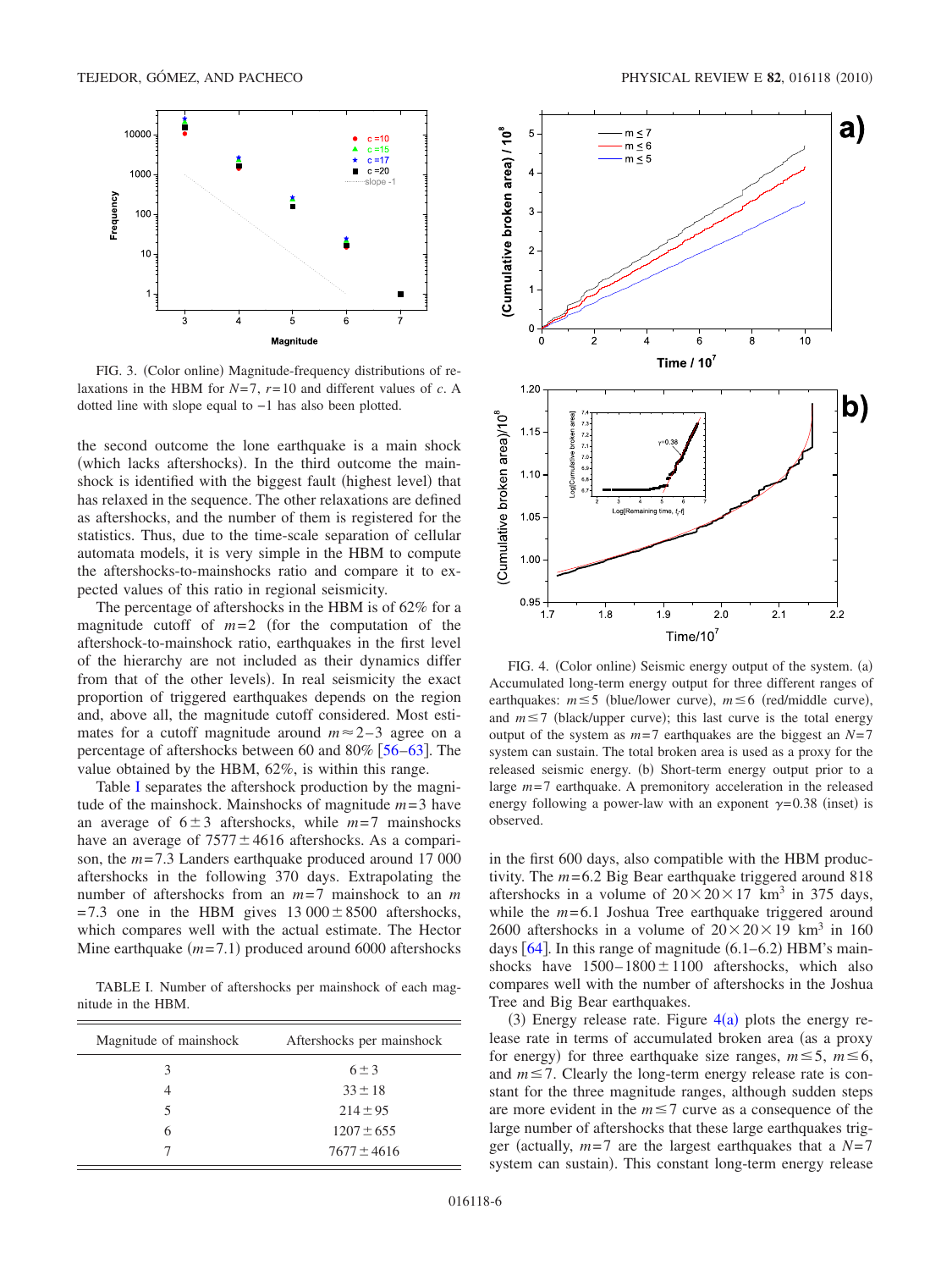rate is to be expected from a self-organized criticality (SOC) model, and also from what happens in real seismicity due to the constant long-term energy input into the crust from the dynamics of plate tectonics. However, prior to some large events  $[Fig. 4(b)]$  $[Fig. 4(b)]$  $[Fig. 4(b)]$ , energy release is not constant and a premonitory acceleration in released energy can be observed. This is in agreement with many observations of accumulated Benioff strain prior to large earthquakes  $[65–68]$  $[65–68]$  $[65–68]$  $[65–68]$ . A power law fit of the form  $\epsilon(t) = A + B(t_f - t)$ <sup> $\gamma$ </sup> has been suggested, with exponent  $\gamma = 0.26 \pm 0.15$  [[66](#page-10-8)] when  $\epsilon(t)$  is expressed in terms of the cumulative Benioff strain (the square root of the released seismic energy). Here we have obtained an exponent  $\gamma$ =0.38 although the comparison with real data is not direct as we have used the broken area as a proxy for the released energy.

## **VI. FORECASTING THE LARGE EVENTS**

<span id="page-6-0"></span>In addition to the statistical averages of the synthetic seismicity delivered by the HBM, it is also interesting to carry out specific studies of the largest fault in the system, i.e., that located in the *N*th level of the hierarchy, particularly from the viewpoint of the predictability of the earthquakes that it generates. Thus, this section is dedicated to the predictability of the largest earthquakes in an HBM with  $N=7$  levels,  $c=20$ and  $r=10$ .

A simple way of estimating the predictability of the large earthquakes in the HBM is by means of their aperiodicity,  $\alpha$ , also known in Statistics as the coefficient of variation. The aperiodicity is  $\alpha \approx 0.50$  for the recurrence of the biggest earthquake in the HBM, and this is within the range of aperiodicities estimated for real faults  $\left[13,69-72\right]$  $\left[13,69-72\right]$  $\left[13,69-72\right]$  $\left[13,69-72\right]$  $\left[13,69-72\right]$ . This value means that these large earthquakes in the system have a quasiperiodic behavior and quasiperiodicity means some predictability. Thus, the question now is: how accurately can the largest event in the model be predicted? For this enterprise we will use a graphical tool, the so-called error diagrams [[73](#page-10-11)], together with specific predictive strategies  $[74-76]$  $[74-76]$  $[74-76]$ .

Let us assume that one observes the occurrence of a number of *m*=7 events during a time period, *T*. This strategy consists of the following: after the occurrence of each event, one awaits *n* time units and then sets the alarm; this alarm is not cancelled until the occurrence of the next event. If the following event occurs before the alarm is set, it is counted as a prediction error. In contrast, if the next event occurs while the alarm is on, it is counted as a prediction success.

The fraction of error  $f_e$  is the number of missed events, or errors, divided by the total number of target events. Analogously, the fraction of alarm,  $f_a$ , is defined as the total time the alarm was on divided by the total time of observation, *T*. To evaluate the quality of any forecasting strategy in a quantitative setting, we define a loss function, *L*, which incorporates the trade off between the cost of missing events and the cost of keeping the alarm on. We adopt here the simplest option  $L = f_e + f_a$ . A poor prediction strategy leads to *L* values close to unity, and an ideal strategy would give *L*=0.

In the reference strategy we explore the relation between time waited to set the alarm, *n*, and *L*. There is an optimum value for  $n$ ,  $n^*$ , that produces a minimum value of the loss

<span id="page-6-2"></span>

FIG. 5. (Color online) Error diagrams showing the predictability of the largest earthquake,  $m=7$ , in the HBM using the "reference" strategy."

function *L*, *L*<sup>\*</sup>. Figure [5](#page-6-2) shows the performance of the reference strategy in an error diagram  $[73]$  $[73]$  $[73]$ . Any point on the diagonal corresponds to a value *L*=1, and this would be the result of a random prediction strategy. The irregular line shows the fraction of errors and the fraction of alarm for successive values of *n*. The circle on this dotted line represents the best option for the reference strategy,  $L^*=0.63$  $f_e \approx 0.45$ ;  $f_a \approx 0.18$ ) corresponding to a waiting interval of  $n^*$  = 3.38  $\times$  10<sup>6</sup> time units. In other words, using the reference strategy we can predict 55% of the largest earthquakes while keeping the alarm on for 18% of the time. In the Sand-Pile Model a similar analysis  $\lceil 77 \rceil$  $\lceil 77 \rceil$  $\lceil 77 \rceil$  provides a value of  $L^*$  close to unity, which was related to the early belief that SOC systems were completely unpredictable. In the next section we will try to improve on these figures using a different prediction strategy that uses additional information from seismicity.

### **VII. DISCUSSION**

<span id="page-6-1"></span>A new cellular automaton has been presented in its generic form. Like any cellular automaton, it has very simple dynamics and a defined geometry. It has three free parameters. The interpretation of this model in terms of seismic elements, together with a little slackening of the hierarchical redistribution of load quantified by the parameter *s*, lead to a model for extended seismicity. With these ingredients, the HBM is able to produce synthetic catalogs of earthquakes which are compatible with some of the most important statistical regularities observed in Nature, such as the GR law, the percentage of aftershocks, the mean number of aftershocks per mainshock of magnitude *m*, and the rate of released energy. In spite of the fact that these successes are not sufficient to guarantee that the synthetic catalogs generated by the model are completely consistent with real seismicity, they are absolutely necessary for a synthetic catalog to be realistic.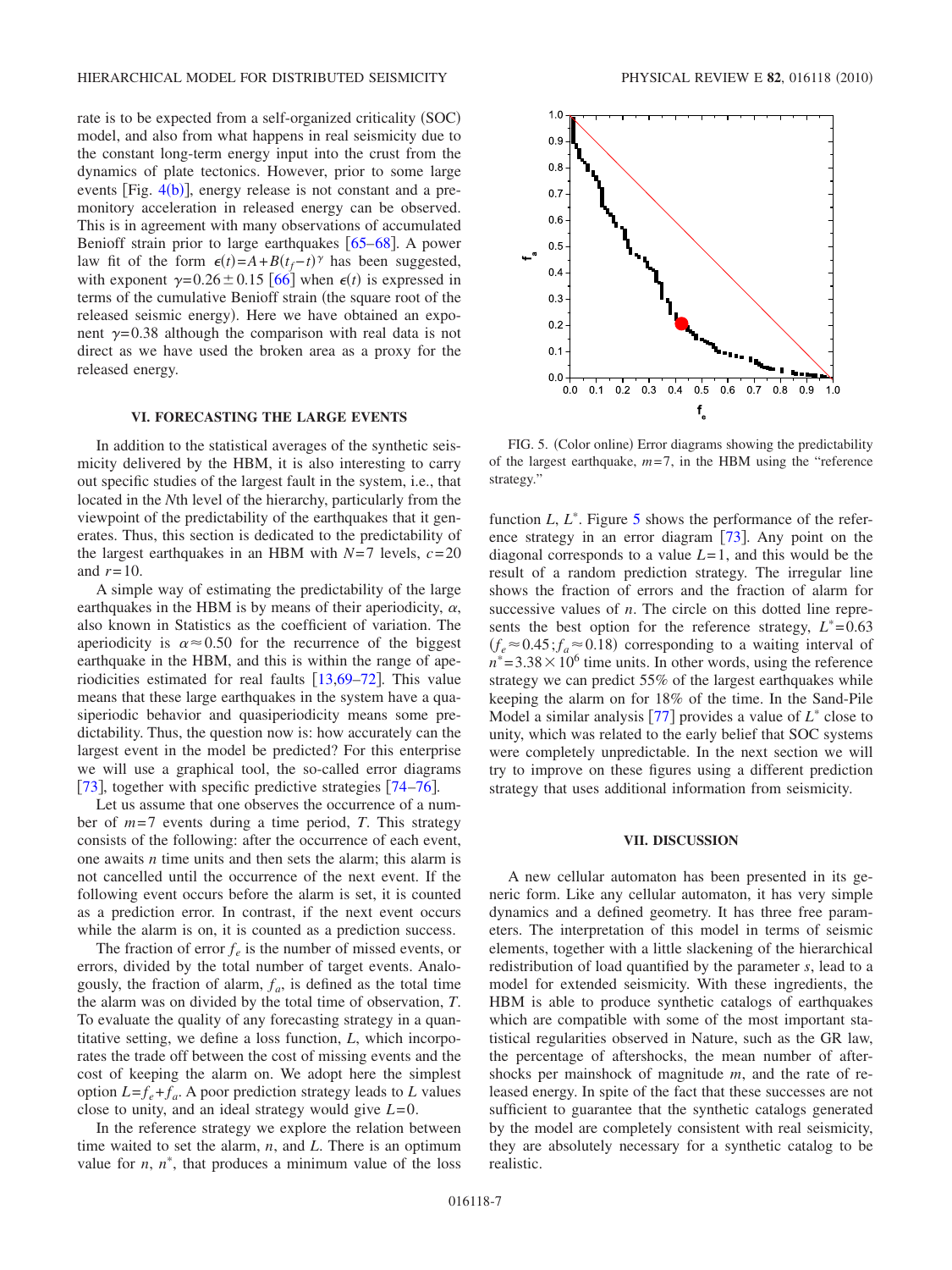In this section, we are going to analyze a synthetic catalog from the HBM in order to examine a regularity that has not hitherto been investigated in depth in real seismicity.

The recurrence interval of an earthquake in a specific fault is commonly assumed to be independent of fault size, though there is no reason *a priori* that this has to be the case. Following  $\lceil 5 \rceil$  $\lceil 5 \rceil$  $\lceil 5 \rceil$ , if we assume that characteristic earthquakes rupture the entire length of the fault and that smaller earthquakes in the same fault have a negligible frequency, we can combine the scaling relationships for earthquakes (GR law) and faults (size-frequency relationship for fracture systems) to express the recurrence interval of earthquakes in a fault, *T*, in terms of the rupture length *l*. Mathematically the recurrence interval is the ratio of the number of faults of a given length  $[Eq. (2)]$  $[Eq. (2)]$  $[Eq. (2)]$  to the frequency of the earthquakes that take place in those faults  $[Eq. (1)$  $[Eq. (1)$  $[Eq. (1)$  after differentiation with the change of variable  $l = A^{1/2}$ :

$$
T(l) \propto \frac{l^{-a}}{l^{-2b-1}} = l^{2b-a+1}.
$$
 (7)

<span id="page-7-3"></span>As *b* is around 1 and *a* varies from 3 to 3.75 as explained in Sec. [I,](#page-0-3) it means that we can expect two types of behavior for the recurrence interval: (i) that it is independent of fault length  $(a=3)$ ; and (ii) that it is a decreasing function of fault length  $(a > 3)$ , although the favored value  $(a = 3.6)$  suggests that longer faults have shorter recurrence intervals. We use the term "recurrence law" for this functional relationship between recurrence interval and fault (rupture) length.

The recurrence law can be obtained easily in our model. As the number of faults in a level *m* is *c<sup>N</sup>*−*<sup>m</sup>* then, statistically speaking, the period of recurrence *T* of a fault in that level is

$$
T(m) \propto \frac{c^{N-m}}{10^{-bm}},\tag{8}
$$

<span id="page-7-0"></span>where *m* is magnitude and *b* the *b* value. The denominator in Eq. ([8](#page-7-0)) is simply the GR law expressed in terms of magnitudes. Thus we have

$$
T(m) \propto c^N \left(\frac{10^b}{c}\right)^m.
$$
 (9)

<span id="page-7-1"></span>As  $b \approx 1$ , Eq. ([9](#page-7-1)) implies that for  $c = 10$  all faults have the same recurrence interval and for  $c > 10$  longer faults have shorter recurrence intervals. Several simulations have been performed for *c*=15, 17, 20 to check these predictions. In these simulations one specific fault in each level was selected and its mean recurrence computed. Figure  $6(a)$  $6(a)$  shows the results in a plot of fault size (in terms of earthquake magnitude *m*) against recurrence time. Recurrence time has been normalized in each case dividing by the time of recurrence of the largest fault  $(m=7)$ . It can be seen that the general tendency is a decrease of the time of recurrence as the size of the fault grows for the three values of the coordination number, but this tendency changes for the biggest fault in the cases of  $c=15$  and  $c=17$ , when  $m=7$  earthquakes have a slightly longer recurrence than *m*=6 ones.

Figure  $6(b)$  $6(b)$  examines the recurrence for an extensive compilation of active fault data from the USA  $[78]$  $[78]$  $[78]$ . Although

<span id="page-7-2"></span>

FIG. 6. (Color online) (Color Online) Recurrence law. Graph (a) recurrence intervals as a function of fault size (expressed in terms of earthquake magnitude) for three values of the coordination number:  $c = 15$ ,  $c = 17$ , and  $c = 20$ . (Error bars are smaller than symbols). Recurrence intervals have been scaled by the recurrence interval of the  $m=7$  fault in each case. Graph (b) is a compilation of fault data (1885 faults) from the United States (USGS) for normal (red/gray), reverse (yellow/light gray), and strike-slip (blue/dark gray).

with large scatter, a negative correlation between fault length and recurrence interval is seen, compatible with the behavior of the model as shown in Fig.  $6(a)$  $6(a)$  ( $c=20$ ). The result shown in Fig.  $6(b)$  $6(b)$  of longer faults having a shorter recurrence interval has been proposed previously  $[4,5]$  $[4,5]$  $[4,5]$  $[4,5]$ , although it is by no means universally recognized  $[14,79]$  $[14,79]$  $[14,79]$  $[14,79]$ . In a recent study [[14](#page-9-5)], carried out an in-depth study of six fault systems in New Zealand, USA, Greece and Italy and conclude that recurrence data (taking into account the large scatter) do not preclude a recurrence interval independent of fault length. If this is the case [see Eq.  $(7)$  $(7)$  $(7)$ ], either the fracture length exponent for all the analyzed fracture systems is  $a^{3D} = 3$ , or the assumption of each fault having a characteristic earthquake is not valid.

Although the specific recurrence law followed by real seismicity is still under debate (mainly due to the scarcity of studies and possibly to the *diversity* of recurrence laws), it seems clear that a relationship exists between the recurrence law and the fracture length exponent, and between the latter and the parameter *c* in the HBM.

To conclude this Section, we now explore another prediction strategy for the *m*=7 earthquakes in the HBM which is based on the observation of aftershocks  $\lceil 80 \rceil$  $\lceil 80 \rceil$  $\lceil 80 \rceil$ , and which has been applied in natural seismicity. This is a type of premonitory pattern where a significant clustering of earthquakes in time is observed. It was established in intermediate-term earthquake prediction algorithms  $\lceil 81 \rceil$  $\lceil 81 \rceil$  $\lceil 81 \rceil$  and used in the colliding cascades model  $\left[47\right]$  $\left[47\right]$  $\left[47\right]$  and is one of the first premonitory seismicity patterns for which statistical significance has been established  $\lceil 81, 82 \rceil$  $\lceil 81, 82 \rceil$  $\lceil 81, 82 \rceil$ .

This prediction strategy can be applied to the HBM in the following way. Having specified the magnitude of the target earthquakes,  $m=7$ , we will observe all the mainshocks with magnitude  $m'(m' \le m)$  and the number of their respective aftershocks,  $B_{m'}$ . When  $B_{m'}$  is equal to or bigger than a given threshold,  $C_B$ ,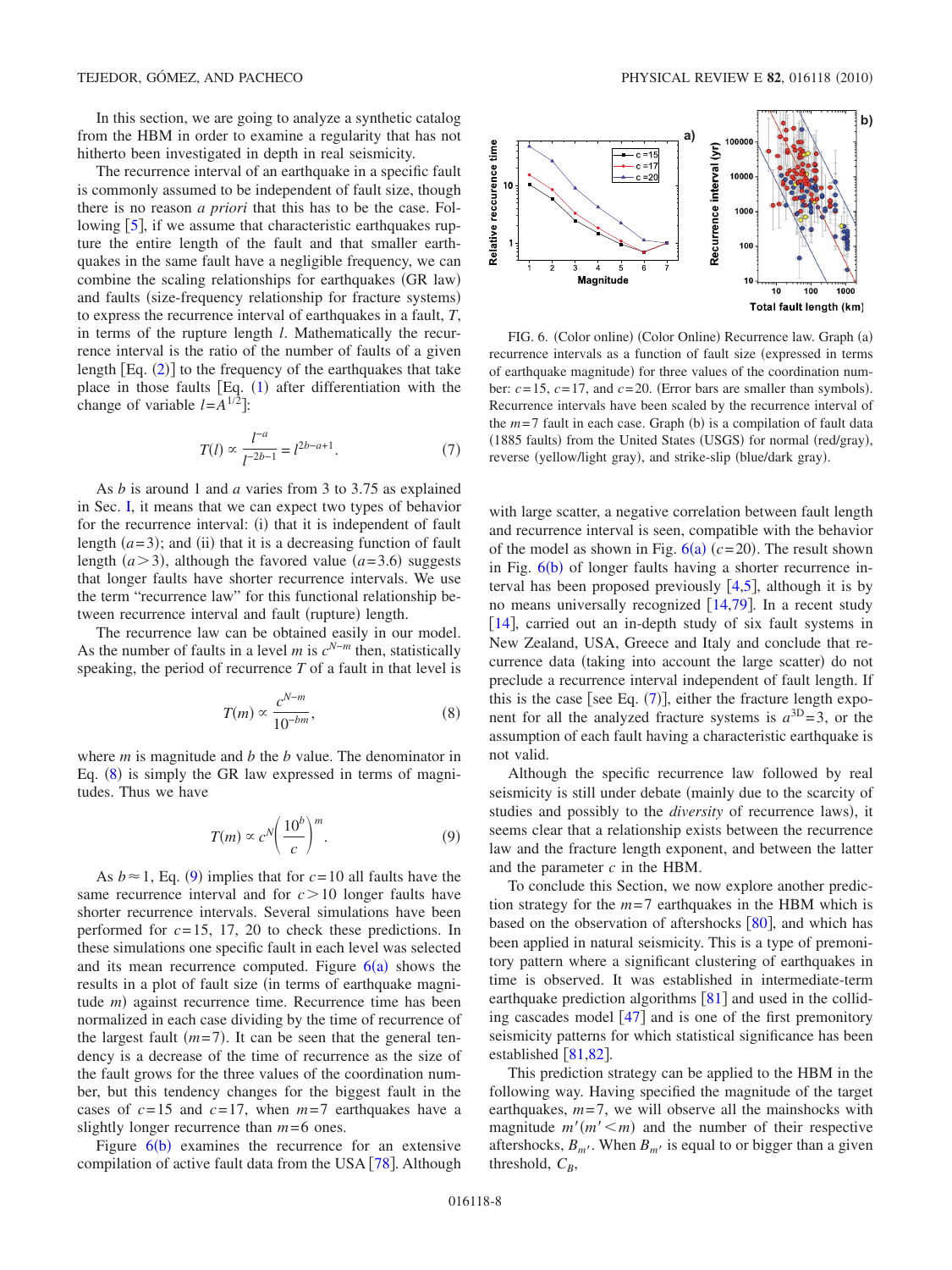<span id="page-8-1"></span>

FIG. 7. (Color online) Error diagram showing the predictability of the largest earthquake,  $m=7$ , in the HBM using the strategy  $B_6$ . Results from the Reference Strategy (Sec. [VI](#page-6-0)) are also shown (light gray) for comparison.

$$
B_{m'} \ge C_B \tag{10}
$$

the alarm is connected during a fixed time interval *n*. If an *m*=7 earthquake does not occur in this interval, the alarm is eliminated obviously, the alarm is also immediately cancelled if the event of  $m=7$  occurs). As said in Sec. [VI,](#page-6-0) a prediction success is considered when the *m*=7 earthquake occurs while the alarm is on. On the other hand, it is considered an error when an event of magnitude *m*=7 occurs when the alarm is off. Thus, the two parameters to be explored in order to obtain the optimum value of  $L(L^*)$  are  $C_B$  and *n*.

Figure [7](#page-8-1) shows the results of carrying out this strategy where the magnitude of the mainshocks is  $m' = 6(B_6)$ . The full circle represents the best option for this strategy, *L*  $=0.45$  ( $f_e$ =0.05 and  $f_a$ =0.40) corresponding to a value of the alarm interval  $n^*=2.5\times10^6$ , and a number of aftershocks within the burst equal to or bigger than  $C_B$ =2400. Compared with the reference strategy, now 95% of the earthquakes can be predicted, although the alarm time rises to 40%.

Besides, in this strategy, in contrast with the reference strategy, there are false alarms. The fraction of false alarms,  $f_f$ , is defined as the number of times the alarm has been lifted without a prediction success, divided by the number of times the alarm has been connected. In our computation of  $L^* = 0.45$  its value was  $f_f = 0.65$ .

## **VIII. CONCLUSIONS**

<span id="page-8-0"></span>The new HBM presented here to model the interaction between seismic faults in a wide region is standard in the sense that it is a cellular automata model whose elements (boxes) are located on a hierarchical scaffolding. A box receives load from the exterior and from the relaxation of its neighbors (parent, children and also from its closest siblings). When a box of the  $m<sup>th</sup>$  level topples, it simulates the occurrence of an earthquake of magnitude *m*. This implies that in this model each fault relaxes by means of its unique characteristic earthquake. The load of the toppled box is mostly transferred up and down along the links of the hierarchical tree inducing new relaxations.

Of the new ingredients of the HBM not found in other seismicity simulators, we should stress two.

(1) The faithful representation of the logarithmic nature of the magnitude of an earthquake: boxes placed on level *m* +1 have ten times the capacity of those placed on level *m*.

(2) The coordination of the tree had never received any particular attention. A sort of universality had been taken for granted in the sense that the properties derived from a tree had to be similar to those derived from other trees no matter what their respective coordination, number of levels, etc. Here, we show that  $c$  is not arbitrary but is bounded by the empirical exponent of the fracture length distribution of faults and by fragmentation theory.

This model is economical in parameters. Besides the three geometrical parameters, *r*, *N*, and *c*, we have introduced a minor parameter *s* for the horizontal stress transfer. The results presented in this paper correspond to the values,  $r=10$ ,  $N=7$ ,  $10 \le c \le 24$ , and  $s=0.1$ . For these values, the model is able to reproduce fundamental properties of real seismicity such as: (i) size-frequency distributions of earthquakes of the GR type with a  $b$  value equal to 1, (ii) a constant long-term rate of energy release and an accelerating short-term energy release before major earthquakes, and (iii) a number of aftershocks per mainshock of a specific magnitude, all of them in agreement with real statistics.

If the study is focused on the largest events, several results arise. The aperiodicity in the return time of the  $m=7$ earthquakes is around  $\alpha \approx 0.50$ , a reasonable value for large seismic faults  $\lceil 13 \rceil$  $\lceil 13 \rceil$  $\lceil 13 \rceil$ . There exists a tight correlation between *m*=7 and 6 events. This is natural because between these two levels there is a direct transfer of load. This fact has been used for forecasting purposes, the success of the  $B<sub>6</sub>$  strategy being the manifestation of the mentioned correlation. Thus, the HBM puts in evidence the fact that in spite of exhibiting a power-law behavior for the size frequency of relaxations, which is one of the genuine manifestations of the SOC systems, some important properties such as the recurrence of the largest events can be predicted with significant accuracy.

So far we have seen some of the virtues of the model. However, it does also have its shortcomings. As mentioned, this is a cellular automata model, so both time and load are discrete magnitudes. The discrete time together with the separation of temporal scales makes it impossible to establish a chronological order within an aftershock series. On the other hand, the discrete geometric structure of the hierarchical tree, *c*, being a constant integer, would make the representation of noninteger magnitudes difficult.

An important ingredient in most models of seismicity is *heterogeneity*. Heterogeneity has been introduced in models in many ways, affecting all possible parameters, variables or even "constants" of the models. In this sense the HBM, as presented here, is highly *homogeneous*: (i) all faults located at the same level have the same size; (ii) each fault can generate earthquakes of one specific size; (iii) all faults are directly connected to c other faults, *c* being a constant in each simulation; (iv) all boxes (faults) fail at the same thresh-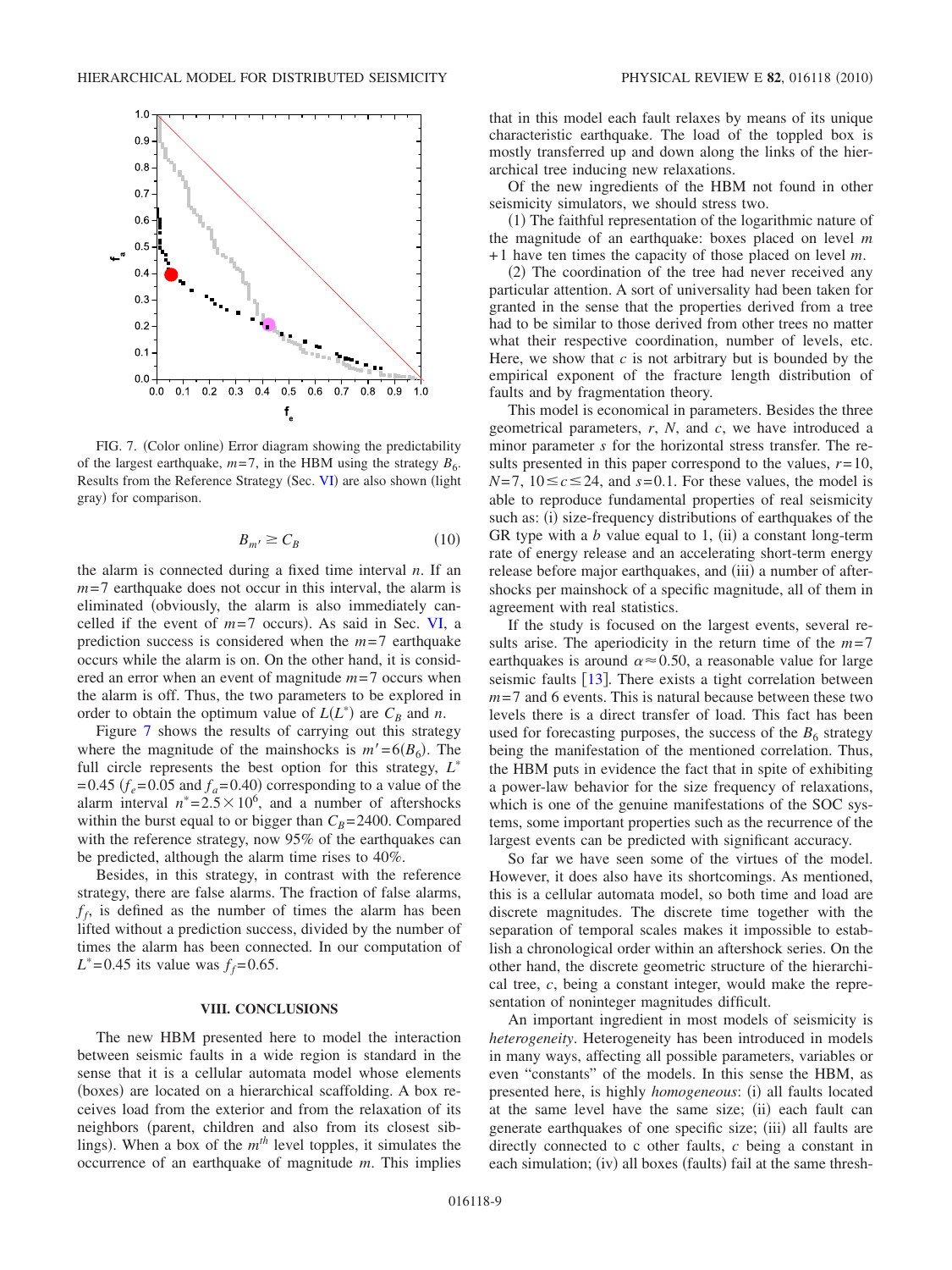old load (when the occupancy is equal to its capacity);  $(v)$ the "stress drop" is equal in all faults as a box empties completely after a relaxation, etc. Most of these homogeneity constraints can be relaxed. Likewise, the symmetric option chosen for the direction of the load transfers upwards and downwards could be also relaxed. The results presented in this paper can be used as a benchmark against which the nonhomogeneous versions of the model can be assessed.

- <span id="page-9-0"></span>1 R. Robinson and R. Benites, [J. Geophys. Res.](http://dx.doi.org/10.1029/95JB01569) **100**, 18229  $(1995).$  $(1995).$  $(1995).$
- <span id="page-9-1"></span>[2] I. Main, [Rev. Geophys.](http://dx.doi.org/10.1029/96RG02808) **34**, 433 (1996).
- <span id="page-9-2"></span>[3] J. F. Pacheco, C. H. Scholz, and L. R. Sykes, Nature ([London](http://dx.doi.org/10.1038/355071a0)) **355**, 71 ([1992](http://dx.doi.org/10.1038/355071a0)).
- <span id="page-9-3"></span>4 D. L. Turcotte, *Fractals and Chaos in Geology and Geophysics*, 2nd ed. Cambridge University Press, Cambridge, England, 1997).
- <span id="page-9-4"></span>[5] R. Marrett, [Geophys. Res. Lett.](http://dx.doi.org/10.1029/94GL02408) **21**, 2637 (1994).
- [6] S. G. Wesnousky, Bull. Seismol. Soc. Am. **84**, 1940 (1994).
- 7 T. T. Cladouhos and R. Marrett, [J. Struct. Geol.](http://dx.doi.org/10.1016/S0191-8141(96)80050-2) **18**, 281  $(1996).$  $(1996).$  $(1996).$
- [8] R. B. Hofmann, Eng. Geol. ([Amsterdam](http://dx.doi.org/10.1016/0013-7952(95)00085-2)) **43**, 5 (1996).
- [9] M. W. Stirling, S. G. Wesnousky, and K. Shimazaki, [Geophys.](http://dx.doi.org/10.1111/j.1365-246X.1996.tb05641.x) [J. Int.](http://dx.doi.org/10.1111/j.1365-246X.1996.tb05641.x) **124**, 833 (1996).
- 10 G. Yielding, T. Needham, and H. Jones, [J. Struct. Geol.](http://dx.doi.org/10.1016/S0191-8141(96)80039-3) **18**, 135 ([1996](http://dx.doi.org/10.1016/S0191-8141(96)80039-3)).
- [11] M. V. Matthews, W. L. Ellsworth, and P. A. Reasenberg, [Bull.](http://dx.doi.org/10.1785/0120010267) [Seismol. Soc. Am.](http://dx.doi.org/10.1785/0120010267) **92**, 2233 (2002).
- 12 R. López-Ruiz, M. Vázquez-Prada, J. B. Gómez, and A. F. Pacheco, [Terra Nova](http://dx.doi.org/10.1111/j.1365-3121.2004.00538.x) 16, 116 (2004).
- <span id="page-9-34"></span>13 L. R. Sykes and W. Menke, [Bull. Seismol. Soc. Am.](http://dx.doi.org/10.1785/0120050083) **96**, 1569  $(2006).$  $(2006).$  $(2006).$
- <span id="page-9-5"></span>[14] V. Mouslopoulou, J. J. Walsh, and A. Nicol, [Earth Planet. Sci.](http://dx.doi.org/10.1016/j.epsl.2008.11.031) Lett. **278**[, 186](http://dx.doi.org/10.1016/j.epsl.2008.11.031) (2009).
- <span id="page-9-6"></span>15 E. Bonnet, O. Bour, N. E. Olding, P. Davy, I. Main, P. Cowie, and B. Berkowitz, [Rev. Geophys.](http://dx.doi.org/10.1029/1999RG000074) 39, 347 (2001).
- <span id="page-9-7"></span>[16] G. King, [Pure Appl. Geophys.](http://dx.doi.org/10.1007/BF02590182) 121, 761 (1983).
- <span id="page-9-9"></span>[17] D. Turcotte, [Tectonophysics](http://dx.doi.org/10.1016/0040-1951(86)90036-3) **132**, 261 (1986).
- <span id="page-9-11"></span>[18] C. G. Sammis, G. King, and R. Biegel, [Pure Appl. Geophys.](http://dx.doi.org/10.1007/BF00878033) **125**[, 777](http://dx.doi.org/10.1007/BF00878033) (1987).
- <span id="page-9-8"></span>19 C. G. Sammis and S. J. Steacy, in *Fractals in Earth Sciences*, edited by C. C. Barton and P. R. L. Pointe (Plenum, New York, 1995), pp. 179-204.
- <span id="page-9-10"></span>[20] G. Corvin, *Fractal Models in the Earth Sciences* (Elsevier Science, New York, 1992).
- <span id="page-9-12"></span>[21] S. J. Steacy and C. G. Sammis, Nature ([London](http://dx.doi.org/10.1038/353250a0)) 353, 250  $(1991).$  $(1991).$  $(1991).$
- <span id="page-9-13"></span>22 R. Marrett and R. W. Allmendinger, [J. Struct. Geol.](http://dx.doi.org/10.1016/0191-8141(91)90034-G) **13**, 735  $(1991).$  $(1991).$  $(1991).$
- <span id="page-9-14"></span>[23] H. G. Borgos, P. A. Cowie, and N. H. Dawers, [J. Geophys.](http://dx.doi.org/10.1029/2000JB900260) Res. 105[, 28,377](http://dx.doi.org/10.1029/2000JB900260) (2000).
- <span id="page-9-15"></span>24 D. L. Turcotte and J. Huang, in *Fractals in Earth Sciences*, edited by C. C. Barton and P. R. L. Pointe (Plenum, New York, 1995), pp. 179-204.
- <span id="page-9-16"></span>[25] D. Sornette and P. Davy, [Geophys. Res. Lett.](http://dx.doi.org/10.1029/91GL01054) **18**, 1079 (1991).
- <span id="page-9-17"></span>26 D. P. Schwartz and K. J. Coppersmith, [J. Geophys. Res.](http://dx.doi.org/10.1029/JB089iB07p05681) **89**,

TEJEDOR, GÓMEZ, AND PACHECO **PHYSICAL REVIEW E 82**, 016118 (2010)

## **ACKNOWLEDGMENTS**

We acknowledge Ilya Zaliapin and María Luisa Osete for useful comments and suggestions. Álvaro González provided Fig.  $6(b)$  $6(b)$ . Many of the numerical simulations of this model were carried out using the computational facilities of the BIFI at the University of Zaragoza. This work was supported in part by a project of the Spanish Ministry of Science.

[5681](http://dx.doi.org/10.1029/JB089iB07p05681) (1984).

- <span id="page-9-18"></span>[27] C. J. Allègre, J. L. Lé Mouel, and A. Provost, Nature ([London](http://dx.doi.org/10.1038/297047a0)) **297**, 47 ([1982](http://dx.doi.org/10.1038/297047a0)).
- [28] T. R. Madden, [J. Geophys. Res.](http://dx.doi.org/10.1029/JB088iB01p00585) 88, 585 (1983).
- <span id="page-9-25"></span>[29] D. L. Turcotte, R. F. Smalley, and S. A. Solla, Nature ([London](http://dx.doi.org/10.1038/313671a0)) **313**[, 671](http://dx.doi.org/10.1038/313671a0) (1985).
- <span id="page-9-19"></span>[30] R. F. Smalley, Jr., D. L. Turcotte, and S. A. Solla, [J. Geophys.](http://dx.doi.org/10.1029/JB090iB02p01894) Res. 90[, 1894](http://dx.doi.org/10.1029/JB090iB02p01894) (1985).
- <span id="page-9-20"></span>[31] L. Kadanoff, Physics **2**, 263 (1966).
- <span id="page-9-21"></span>[32] G. S. Narkunskaya and M. G. Shnirman, *[Phys. Earth Planet.](http://dx.doi.org/10.1016/0031-9201(90)90092-C)* [Inter.](http://dx.doi.org/10.1016/0031-9201(90)90092-C) **61**, 29 (1990).
- [33] C. J. Allègre, J. Louis Le Mouël, H. Duyen Chau, and C. Narteau, *[Phys. Earth Planet. Inter.](http://dx.doi.org/10.1016/0031-9201(95)03033-0)* **92**, 215 (1995).
- <span id="page-9-23"></span>34 E. M. Blanter and M. G. Shnirman, [Phys. Rev. E](http://dx.doi.org/10.1103/PhysRevE.53.3408) **53**, 3408  $(1996).$  $(1996).$  $(1996).$
- <span id="page-9-22"></span>[35] E. M. Blanter, M. G. Shnirman, and J. L. L. Mouël, *[Phys.](http://dx.doi.org/10.1016/S0031-9201(97)00063-0)* [Earth Planet. Inter.](http://dx.doi.org/10.1016/S0031-9201(97)00063-0) **103**, 135 (1997).
- <span id="page-9-24"></span>[36] A. Gabrielov, V. Keilis-Borok, I. Zaliapin, and W. I. Newman, [Phys. Rev. E](http://dx.doi.org/10.1103/PhysRevE.62.237) **62**, 237 (2000).
- <span id="page-9-26"></span>[37] S. Pradhan, A. Hansen, and B. K. Chakrabarti, [Rev. Mod.](http://dx.doi.org/10.1103/RevModPhys.82.499) [Phys.](http://dx.doi.org/10.1103/RevModPhys.82.499) **82**, 499 (2010).
- [38] W. I. Newman and A. M. Gabrielov, Int. J. Fract. **50**, 1 (1991).
- 39 W. I. Newman, A. M. Gabrielov, T. A. Durand, S. L. Phoenix, and D. L. Turcotte, *[Physica D](http://dx.doi.org/10.1016/0167-2789(94)90134-1) 77, 200 (1994)*.
- [40] W. I. Newman, D. L. Turcotte, and A. M. Gabrielov, *[Phys.](http://dx.doi.org/10.1103/PhysRevE.52.4827)* [Rev. E](http://dx.doi.org/10.1103/PhysRevE.52.4827) 52, 4827 (1995).
- [41] J. B. Gómez and A. F. Pacheco, [Nonlinear Processes Geophys.](http://dx.doi.org/10.5194/npg-4-207-1997) 4[, 207](http://dx.doi.org/10.5194/npg-4-207-1997) (1997).
- 42 J. B. Gómez and A. F. Pacheco, [Phys. Rev. E](http://dx.doi.org/10.1103/PhysRevE.73.047104) **73**, 047104  $(2006).$  $(2006).$  $(2006).$
- [43] M. Vázquez-Prada, J. B. Gómez, Y. Moreno, and A. F. Pacheco, *[Phys. Rev. E](http://dx.doi.org/10.1103/PhysRevE.60.2581)* **60**, 2581 (1999).
- <span id="page-9-27"></span>44 Y. Huang, H. Saleur, C. Sammis, and D. Sornette, [EPL](http://dx.doi.org/10.1209/epl/i1998-00113-x) **41**, 43  $(1998).$  $(1998).$  $(1998).$
- <span id="page-9-28"></span>[45] D. Sornette, *[Phys. Rep.](http://dx.doi.org/10.1016/S0370-1573(97)00076-8)* **297**, 239 (1998).
- <span id="page-9-29"></span>[46] B. Barriere and D. L. Turcotte, *[Phys. Rev. E](http://dx.doi.org/10.1103/PhysRevE.49.1151)* **49**, 1151 (1994).
- <span id="page-9-30"></span>[47] A. Gabrielov, I. Zaliapin, W. I. Newman, and V. Keilis-Borok, [Geophys. J. Int.](http://dx.doi.org/10.1046/j.1365-246X.2000.01237.x) 143, 427 (2000).
- [48] I. Zaliapin, V. Keilis-Borok, and M. Ghill, [J. Stat. Phys.](http://dx.doi.org/10.1023/A:1022850215752) 111, 815 ([2003](http://dx.doi.org/10.1023/A:1022850215752)).
- 49 I. Zaliapin, V. Keilis-Borok, and M. Ghill, [J. Stat. Phys.](http://dx.doi.org/10.1023/A:1022802432590) **111**, 839 ([2003](http://dx.doi.org/10.1023/A:1022802432590)).
- <span id="page-9-31"></span>50 M. Ghil, I. Zaliapin, and B. Coluzzi, [Physica D](http://dx.doi.org/10.1016/j.physd.2008.07.006) **237**, 2967  $(2008).$  $(2008).$  $(2008).$
- <span id="page-9-32"></span>51 B. Malamud and D. Turcotte, IEEE Comput. Sci. Eng. **2**, 42  $(2000).$
- <span id="page-9-33"></span>52 P. Bak, C. Tang, and K. Wiesenfeld, [Phys. Rev. Lett.](http://dx.doi.org/10.1103/PhysRevLett.59.381) **59**, 381